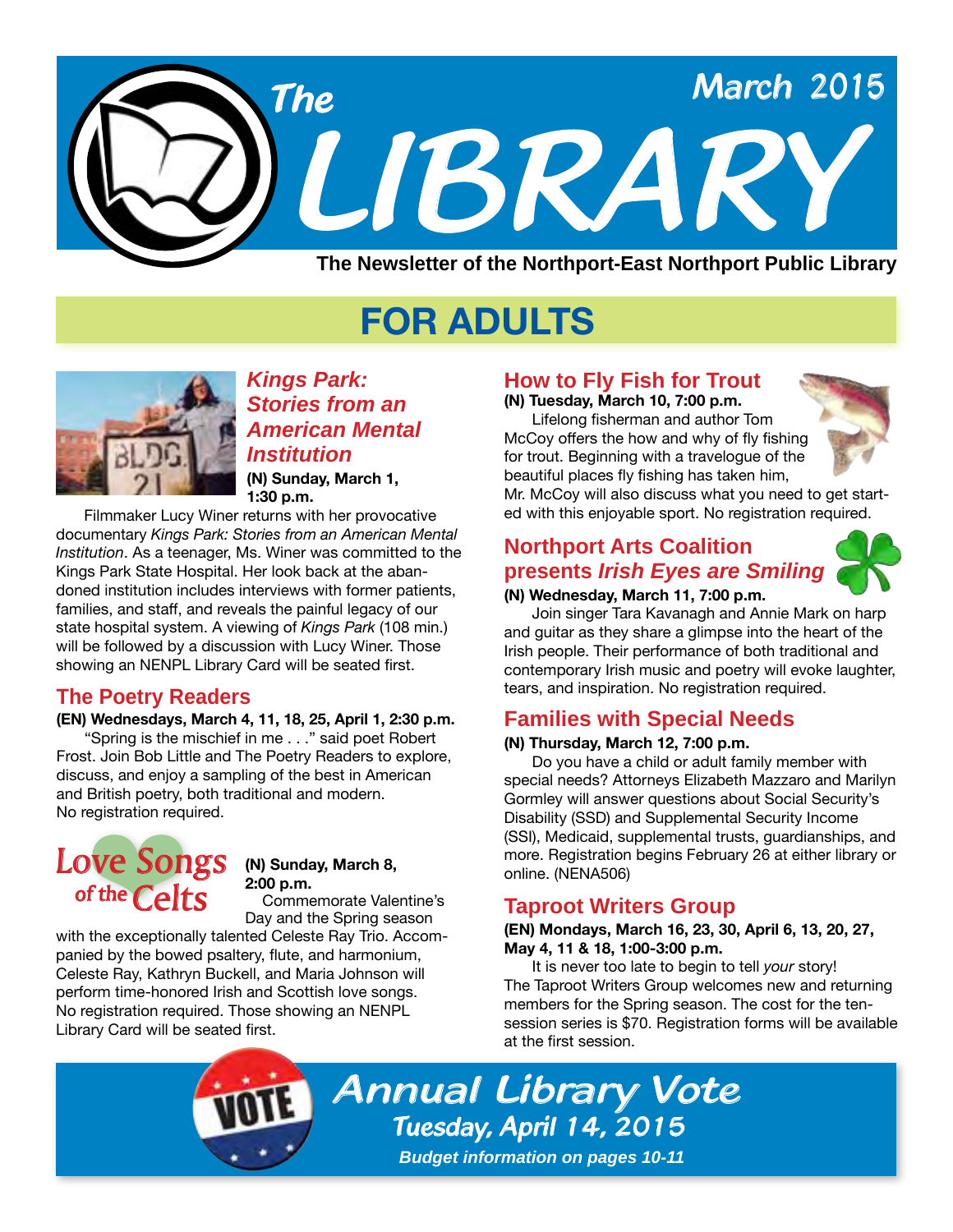

## **FOR ADULTS**



#### **Computer Programs**

#### **Introduction to eBay**

#### **(EN) Monday, March 9, 7:00 p.m.**

In this lecture and demonstration class learn how to buy and sell items using eBay, the online auction website. Topics include creating an account, checking reliability of sellers and buyers, online safety, and more. No registration required.

#### **Intermediate Microsoft Excel (EN) Monday, April 20, 7:00 p.m.**

Learn more about this popular spreadsheet program including functions, working with ranges, macros, and charting. Prerequisite: Introduction to Microsoft Excel or equivalent. Registration begins April 6 at either library or online. [\(NENC071\)](http://alpha2.suffolk.lib.ny.us/search/?searchtype=X&SORT=D&searcharg=nenc071&searchscope=43)



#### **iPad & iPhone Apps for Work & Play**

#### **(N) Wednesday, March 18, 7:00 p.m.**

Join Apple-certified trainer John Budacovich to learn about great apps for the iPad and iPhone. There is an app to make just about everything you do even better, including amazing apps for business to empower you to work faster and smarter. Bring your device and your questions. No registration required.

#### **SeniorNet: Skype**

#### **(N) Thursday, March 26, 4:00 p.m.**

Skype is a free software program that allows you to make low-cost (and sometimes free) telephone calls and video chats anywhere in the world. Join us to learn how to join the millions of people who save money using Skype. No registration required.

The Township Theatre Group touring company celebrates its 13th season with

#### **Introduction to Photoshop (EN) Monday, March 30, 7:00 p.m.**

Become an instant graphic artist with Adobe Photoshop. Learn how to size, shape, color, filter, and re-touch your digital photos. For intermediate and advanced computer users. Registration begins March 16 at either library or online. ([NENC170](http://alpha2.suffolk.lib.ny.us/search/?searchtype=X&SORT=D&searcharg=nenc170&searchscope=43))

#### **Introduction to Microsoft Excel**

#### **(EN) Monday, April 6, 7:00 p.m.**

Learn the basics of the world's most popular spreadsheet program. Topics will include creating, editing, and formatting worksheets, formulas, and much more. Prerequisite: Intermediate computer knowledge. Registration begins March 23 at either library or online. ([NENC045](http://alpha2.suffolk.lib.ny.us/search/?searchtype=X&SORT=D&searcharg=nenc045&searchscope=43))

#### **Fireside Friday: Toby Tobias: "Journey from Johannesburg"**

**(EN) Friday, March 20, 7:30 p.m.** Singer-songwriter Toby Tobias

hails from Johannesburg, South Africa.

His one-man show reflects the musical influences of growing up in South Africa, wends its way through Jerusalem, and finally to Northport, where he lives today. Toby brings a wealth of musical knowledge and a love of African rhythms to his brand of world, roots, jazz, and folk music. No registration required.

#### **Township Theatre Group presents "Dates to Remember"**

**(N) Sunday, March 22, 2:00 p.m.**

"Dates to Remember," a delightfully entertaining collection of short plays about special dates, possible dates, and just plain dating. The series of one-act plays includes "Scene Partners" by Bonnie Corso, "Happy Anniversary" by Jim Azzara, "The Second Thanksgiving" by David Vazdauskas, and "A Date with the Future" by Linda Prussen. No registration required.

#### **Cinema at the Library: Film & Discussion**

**(N) Wednesday, March 25, 6:00 p.m.**

Join Dylan Skolnick, co-director of Huntington's Cinema Arts Centre, to view and discuss contemporary films. No registration required.

#### *Whiplash* **(2014)**

A promising young drummer enrolls at a cut-throat music conservatory where his dreams of greatness are mentored by an instructor who will stop at nothing to realize a student's potential. Rated R. 107 min.

#### **New York City: Urban Gems to Explore (N) Thursday, March 19,**

**7:00 p.m.** New York City's five

boroughs provide a never-ending source of new discoveries. In a city of countless museums, parks, historic sites, and restaurants, the possibilities for surprise and delight are endless! Join Pat Sommerstad to explore favorites from a new perspective, and discover exciting and often underappreciated urban gems. Registration begins March 2 at either library or online. [\(NENA503\)](http://alpha2.suffolk.lib.ny.us/search/?searchtype=X&SORT=D&searcharg=nena503&searchscope=43)

> The Library's **Adult Winter Reading Club** ends March 12, so you still have time to join

#### **Current Events in Perspective**

#### **(N) Tuesday, March 31, 7:00 p.m.**

Join Michael D'Innocenzo, professor of history at Hofstra University, and explore significant national and international developments. All attending are welcome to share their views. No registration required.

## **FOR ADULTS**

#### **Short Story Central (N) Tuesday, March 3, 7:00 p.m.**

This month we take a look at stories from *Mr. Bones* by Paul Theroux. Please pick up

your copies of the stories at the Circulation Desk.

#### **Page Turners**

#### **(N) Thursday, March 19, 2:00 p.m.**

Join us for a discussion of *Paradise Alley* by Kevin Baker. Copies are available at the Northport Library Circulation Desk.

#### **Novel Ideas**

#### **(N) Monday, March 30, 7:00 p.m.**

This month we take a look at *In the Heart of the Sea: The Tragedy of the Whaleship Essex* by Nathaniel Philbrick. Please pick up your copy of the book at the Northport Library Circulation Desk.



## **Reads Fireside**

#### **Colorectal Cancer: Digesting the Facts**

#### **(EN) Thursday, March 26, 7:00 p.m.**

Colorectal cancer is preventable and treatable. In observance of Colorectal Cancer Awareness Month, Stony Brook Medicine experts Cordia Beverley, M.D., Clinical Associate Professor and Minsing Choi, M.D., Director of GI Medical Oncology, will discuss the colonoscopy procedure, when you should get one, treatment options, and tips on healthy eating. No registration required.

#### **New English Language Learning Software One-on-one help available by appointment**

Learn how to use *Pronunciator*, the Library's new online language learning software. To make a one-on-one appointment with a Librarian, please call Mrs. Athanas at 261-2313, ext. 210.

#### **Let's Talk: English Conversation (EN) Fridays, March 13 & 27,**

#### **English Language Learning**

**7:00 p.m.** Would you like to practice

your English in a friendly atmosphere? Join our informal conversation group. No registration required.

#### **On-Your-Own Train Trip to New York City**

#### **Sponsored by the Friends of the Library**

#### **Saturday, March 28, 9:18 a.m. departure from Northport station Round trip: \$10 per person**

Enjoy a day in the city with reduced-rate group tickets on the Long Island Railroad. You will meet a Library staff member at the station house at 8:55 a.m. The train arrives at Penn Station at 10:39 a.m. (transfer at Huntington). Your return ticket is good on any Northport-bound train that leaves Penn Station before midnight.

**Register in person at either library building beginning March 7.** Tickets are limited. Payment by cash or check payable to The Friends of the Library. Payment is non-refundable. [\(NENA504\)](http://alpha2.suffolk.lib.ny.us/search/?searchtype=X&SORT=D&searcharg=nena504&searchscope=43)



#### **Understanding Anxiety & Depression (N) Tuesday, April 7, 7:00 p.m.**

#### *(rescheduled from January)*

Dr. Richard Murdocco, Ph.D., will discuss the psychological aspects of anxiety and depression, and the medications used to treat these disorders. Dr. Murdocco is Assistant Professor of Family Medicine and Director of Community Medicine at Stony Brook University Medical Center. No registration required.

#### **Women Artists You Should Know (N) Wednesday, April 1, 2:30 p.m.**

Join us for a fascinating look at the rich contribution of women artists from 1062 to the present.



Evelyn Silver, docent at the Nassau County Museum of Art, will introduce you to the painting and sculpture of 30 female artists including Mary Cassatt, Frida Kahlo, and Georgia O'Keeffe along with lesser known but equally wonderful artists like Anne Vallay-Coster, Rosa Bonheur, and Suzanne Valadon. No registration required.

#### *Adult Programs coming in early April:*

and take part in our prize raffle! For complete details please ask a Reference Librarian or click on the **Adult Winter Reading Club** link at **www.nenpl.org**.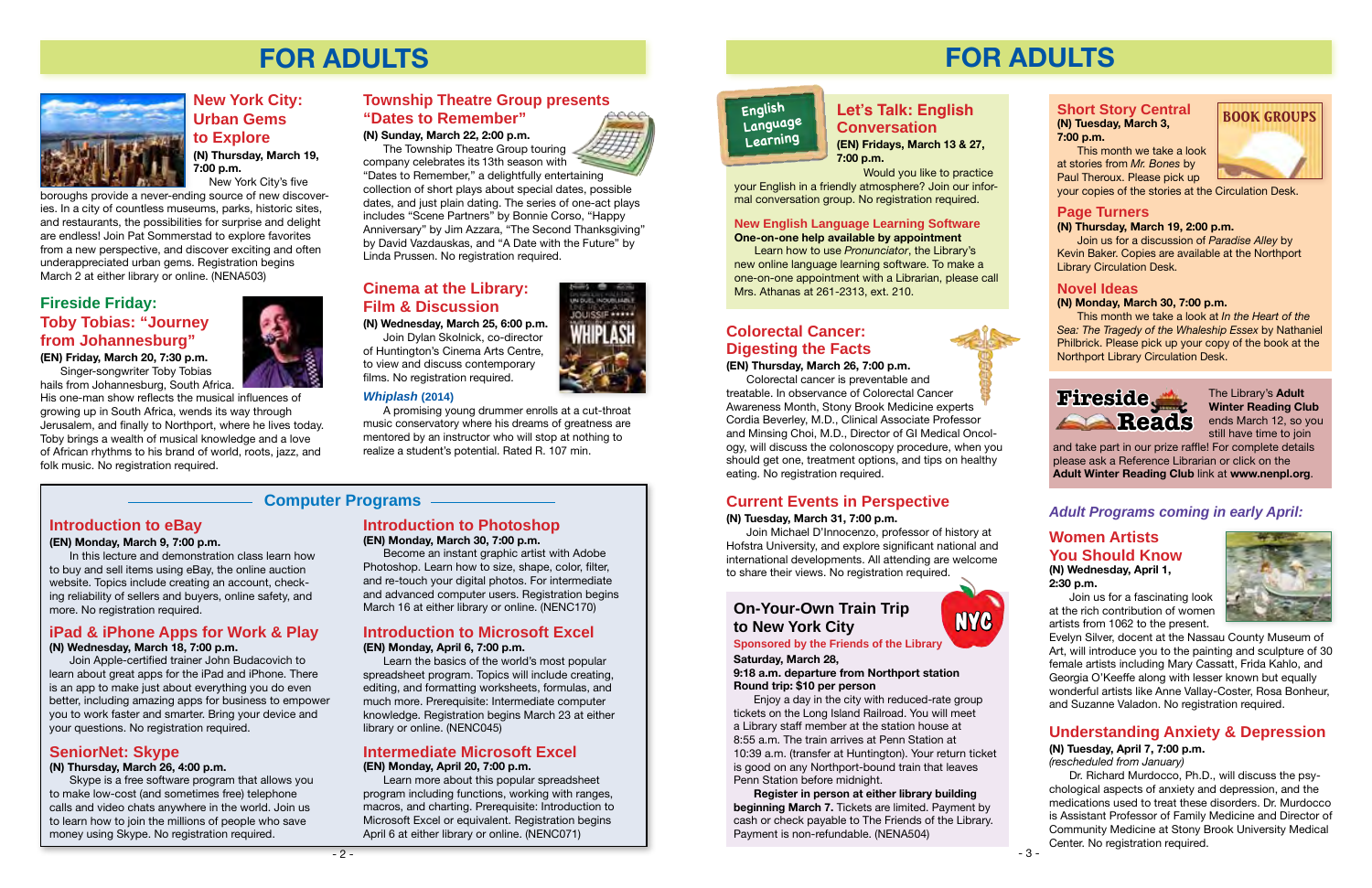#### **Teen Volunteer Opportunities** *Open to students in grades 7-12*



*Volunteer Opportunities begins March 2 at either library or online.*

## **FOR TEENS**

**Registration begins March 2 at either library or online. Please choose one volunteer opportunity.**

#### **SAT Preparation Workshop**

**(N) Thursdays, April 2, 16, 23, 30, 6:15-8:45 p.m.** 

Students in grades



10-12 can prepare for the SAT exam with teachers Barbara White and Jay Berger. A non-refundable check for \$100 payable to the Northport-East Northport Public Library must be brought to the Library within 3 days of registration. **Registration begins March 11 at either library or online.** Your class registration is not complete until payment is received. ([NENY686\)](http://alpha2.suffolk.lib.ny.us/search/?searchtype=X&SORT=D&searcharg=neny686&searchscope=43)

Come join your fellow fandom fans in this special Fandom Friday where we will discuss all things Nintendo. We will look at the history of Nintendo games, play a Nintendo trivia game, and make some crafts. Snacks will also be available. [\(NENY679](http://alpha2.suffolk.lib.ny.us/search/?searchtype=X&SORT=D&searcharg=neny679&searchscope=43))



It's back! Join your friends in this Super Smash Brothers Wii U competition. Prizes will be awarded to the top three players. [\(NENY680\)](http://alpha2.suffolk.lib.ny.us/search/?searchtype=X&SORT=D&searcharg=neny680&searchscope=43)

#### **Teen Writers Workshop**

**(N) Friday, March 6, 7:30-8:45 p.m.**  *Students in grades 8-12* 

Do you love to write? Join fellow writers to discuss your ideas and get feedback on your work. ([NENY678](http://alpha2.suffolk.lib.ny.us/search/?searchtype=X&SORT=D&searcharg=neny686&searchscope=43))

#### **Fandom Friday: Nintendo Madness!**

 **(N) Friday, March 13, 7:00-8:30 p.m.**

#### **Super Smash Brothers Wii U Competition**

#### **(N) Friday, March 27, 7:00-8:30 p.m.**

#### **The Top 5 Mistakes Students Make on their College Application Essays**

#### **(N) Monday, March 16, 7:00 p.m.**

*Parents and students welcome*

How do students highlight their unique qualities and set themselves apart from other candidates? Randy Levin will explain the importance of the college application essay and what admission officers are looking for. Mr. Levin is a speaker at national college fairs and holds an MFA in Creative Writing. ([NENY681](http://alpha2.suffolk.lib.ny.us/search/?searchtype=X&SORT=D&searcharg=neny681&searchscope=43))

#### **For Parents of Teens: Teen Anxiety (N) Thursday, March 26, 7:00 p.m.**



Learn how to recognize

teenage anxiety in this workshop with Northport High School psychologist Dr. Noreen Digiose. Strategies to manage stress and available resources within the school and community will also be explored. This workshop is geared towards parents of middle school and high school students. ([NENY682\)](http://alpha2.suffolk.lib.ny.us/search/?searchtype=X&SORT=D&searcharg=neny682&searchscope=43)

#### **Lego Volunteers**

**(EN) Monday, March 9, 3:45-5:00 p.m.** Earn volunteer credit while you help children create Lego projects. ([NENY683](http://alpha2.suffolk.lib.ny.us/search/?searchtype=X&SORT=D&searcharg=neny683&searchscope=43))

#### **Teen Advisory Board**

#### **(EN) Tuesday, March 10, 7:00-8:00 p.m.**

Bring your ideas and earn community service credit as we plan future teen programs, navigate the Teen section of the Library's website, and learn about volunteer opportunities in the community. We will also be creating a welcome brochure for incoming sixth graders. [\(NENY684\)](http://alpha2.suffolk.lib.ny.us/search/?searchtype=X&SORT=D&searcharg=neny684&searchscope=43)

#### **Chess Club Volunteers**

#### **(N) Thursday, March 12, 6:45-8:00 p.m.**

Earn volunteer credit while helping children learn chess. Basic knowledge of the game is required.



#### **Teen Tech Week: March 8-15**

Teen Tech Week is a national initiative sponsored by the Young Adult Library Services Association (YALSA) and is aimed at teens, their parents, and educators. The purpose of the initiative is to ensure that teens are competent and ethical users of technologies, especially those available through the Library such as online homework help, databases, eBooks, and video games.

#### **AARP Tax-Aide**

**(registration required)** AARP Tax-Aide is a free service helping low and middle-income taxpayers, with special attention to

seniors. Please bring current tax records and copies of your last filed federal and state tax returns. To expedite the preparation process, please pick up an **Intake/Interview Form (#13614-C)** at the Reference Desk prior to your appointment.

**Registration for all March appointments begins February 25 at either library or online.** 

**(EN) Thursdays, 9:00 a.m.-12:00 noon** *All March Thursday appointments* ([NENA496\)](http://alpha2.suffolk.lib.ny.us/search/?searchtype=X&SORT=D&searcharg=nena496&searchscope=43)

**(N) Fridays, 9:00 a.m.-12:00 noon**  *All March Friday appointments* ([NENA497\)](http://alpha2.suffolk.lib.ny.us/search/?searchtype=X&SORT=D&searcharg=nena497&searchscope=43)

**Registration for all April appointments begins March 25 at either library or online.** 

**(EN) Thursdays, 9:00 a.m.-12:00 noon** *All April Thursday appointments* ([NENA500\)](http://alpha2.suffolk.lib.ny.us/search/?searchtype=X&SORT=D&searcharg=nena500&searchscope=43)

**(N) Fridays, 9:00 a.m.-12:00 noon**  *All April Friday appointments* ([NENA501\)](http://alpha2.suffolk.lib.ny.us/search/?searchtype=X&SORT=D&searcharg=nena501&searchscope=43)





#### **Defensive Driving**

**(EN) Saturday, March 14,** 

**9:00 a.m.-3:30 p.m. Fee: \$36** Applications are available now at both library buildings.

**(N) Saturday, April 11, 9:00 a.m.-3:30 p.m. Fee: \$36**

Applications are available March 11 at both library buildings.

#### **AARP Smart Driver Course**

**(EN) Thursdays, April 23 & 30, 6:00-9:00 p.m.** Registration begins March 28 at the East Northport building. [\(NENA505\)](http://alpha2.suffolk.lib.ny.us/search/?searchtype=X&SORT=D&searcharg=nena505&searchscope=43)

AARP's course promotes safe driving and helps older drivers maintain their skills. The fee is \$20 for AARP members (\$25 for non-members), payable to AARP by *check or money order only* at registration.

## **FOR ADULTS**



#### **New Assistive Technology for Talking Books Patrons**

 Thanks to a generous donation from the **Friends of the Library**, patrons with visual impairments will be able to borrow one of the Library's new Victor Readers. The Victor Reader is a small, easy-to-use device that

allows the user to listen to books that have been downloaded from the national Talking Books Service. If you would like to learn more about registering for the Talking Books Service and borrowing one of the Library's new Victor Readers, please contact a Reference Librarian.

#### **Veterans Center at the Library**

 The Northport Library's Veterans Center has expanded and relocated.

In addition to periodicals and information brochures, the collection now includes a centralized area for books about benefits, health, careers, etc. Look for the American flag label on the spine of the books.

#### **Blood Pressure Check**

**Wednesday March 4, (N) 9:30-10:30 a.m. (EN) 11:00 a.m.-12:00 noon**

Did you know that a nurse from the Visiting Nurse Service is available at both library buildings to provide a free blood pressure check on the first Wednesday morning of each month? No registration required.

#### **Health Insurance Counseling**

**(N) Tuesday, March 17, 9:30-11:30 a.m. by appt.**

A volunteer from the Health Insurance Information Counseling & Assistance Program (HIICAP) will provide individual counseling to answer your questions about Medicare and supplementary insurance. Registration begins March 3 at either library or online. [\(NENA502\)](http://alpha2.suffolk.lib.ny.us/search/?searchtype=X&SORT=D&searcharg=nena502&searchscope=43)



#### **Flipster Online Magazines** Do you love

magazines? Did you know that with your Northport-

East Northport Library card you can now "check out" digital magazines from **Flipster** to read on your desktop or tablet? Enjoy your favorite popular magazines that include business, entertainment, current events, fashion, home design, and more. To browse the **Flipste**r eMagazine collection, visit the Library's website at **www.nenpl.org**, click on **Live-brary.com**, then click on **eMagazines**.

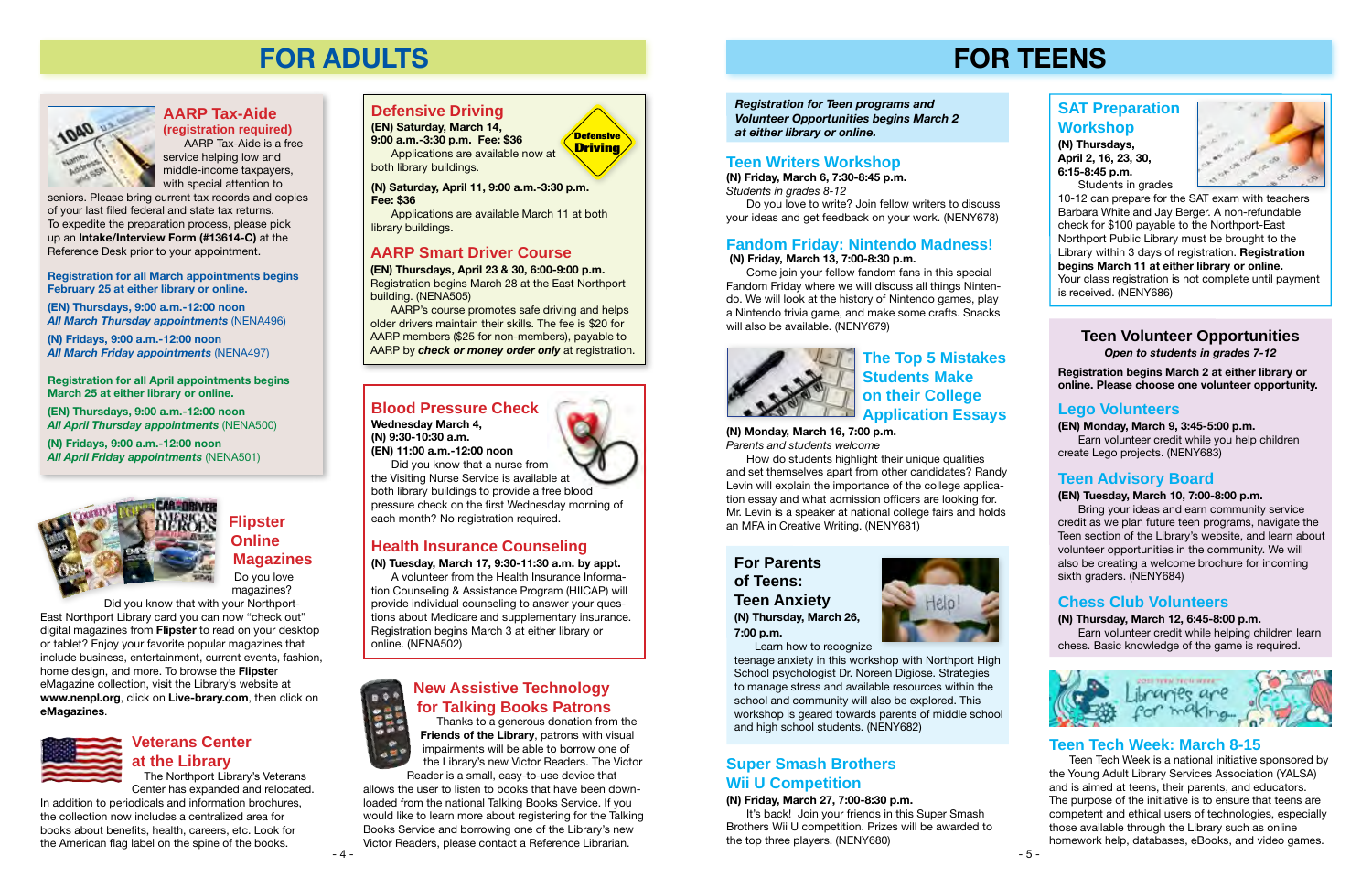## **FOR CHILDREN**



*Stop by the Library and pick up the March bookmark by Savannah Levy. A reading list, compiled by Children's Librarians, is on the back.*



#### **The Bookmark Spot**

Let's Celebrate! **• • • Contest Reception (EN) Tuesday, March 24, 7:00 p.m.**

*Contest entrants with adult; siblings welcome*

 Every child who entered our annual Bookmark Contest this year is invited along with their family for an evening of refreshments and photo ops. All bookmark entries will be on display as we celebrate the creativity of our young designers. Art instructor Amy Vail will teach kids how to create facial expressions with a simple stroke of a pencil as Mo Willems does in his Pigeon picture books and Elephant & Piggie early reader series. (60 min.)

#### **Grab & Go Book Bundles**

In a rush and don't have much time to pick out books for your little ones? Just "run" into the Children's Room and grab a pre-selected batch of books highlighting many popular subjects such as firefighters, numbers, fairy tales, and the alphabet.

#### **Stormwater Superheroes**

**(N) Monday, March 23, 4:00 p.m.** *Children in grades 1-5*

Participants will explore what

they can do to help our local bays and watersheds. An educator from Cornell Cooperative Extension will illustrate how various kinds of pollution make their way to the harbor and ocean and how this affects local marine life. (50 min.) Registration begins March 9 at either library or online. [\(NENJ513\)](http://alpha2.suffolk.lib.ny.us/search/?searchtype=X&SORT=D&searcharg=nenj513&searchscope=43) *Note: Because of Northport Harbor's designation as a "water body of concern," this informative program is being funded by a grant from Suffolk County.*

> The Library is happy to announce the winners of our Annual Design a

Bookmark Contest. The winning designs will be reproduced in the Library newsletter and featured in the Children's Room each month. Congratulations to

| everyone!              | Grade | Bookmark        |  |
|------------------------|-------|-----------------|--|
| Savannah Levy          | 5     | March '15       |  |
| Saydee Westman         |       | April '15       |  |
| <b>Andrew Marion</b>   | З     | May '15         |  |
| Emma McLam             | 4     | June '15        |  |
| Alyssa Howland         | 4     | <b>July '15</b> |  |
| Abigail Ng             | 1     | Aug. '15        |  |
| <b>Madison Maxwell</b> | 3     | Sept. '15       |  |
| Matthew Shutowich      | 4     | Oct. '15        |  |
| Chloe Gucciardo        | 1     | Nov. '15        |  |
| Sophia Malon           | 2     | Dec. '15        |  |
| Maggie Taylor          | 2     | Jan. '16        |  |
| <b>Scarlett Stack</b>  |       | Feb. '16        |  |
|                        |       |                 |  |



















# Congratulations!

#### **Kids…Cast Your Vote for Your Favorite Magazine!**

**Tuesday, April 14, 9:00 a.m.-8:45 p.m.**  *Children ages 3 and up*

#### $\frac{1}{\alpha! \alpha!}$  Tricks of the Trade **in**

When your parents come to the Annual Library Vote, you will also have the opportunity to vote using a real voting machine in the Children's Room at both Library buildings. Which popular children's magazine will win?

*American Girl Disney Princess National Geographic Kids Sports Illustrated Kids Thomas & Friends*

## Design a Bookmark Contest

# Grab & GGGGo!

4

 Have a school project coming up? Be sure to use the Library's newest online database **National Geographic Kids**. You'll find videos and pictures on hundreds of topics as well

as full-length books and magazines available to read right on your computer or tablet! Start exploring today at **www.nenpl.org.**

#### **National Geographic Kids Online Database**

*Stop by the Museum Cove and see unique sea shell specimens on loan from the Long Island Maritime Museum in West Sayville.*

#### **drop in Books a Poppin'**

**(EN) Thursdays, March 5, 12, 19, 26, 2:00 p.m. (N) Fridays, March 6, 13, 20, 27, 10:00 a.m.**

#### **TumbleBook Tuesdays in**

*Children birth-5 years not yet in kindergarten; siblings welcome* Join us as we read stories, sing songs, share rhymes and fingerplays, and have fun in this interactive program for families. (30 min.) No registration required, however space is limited.

#### $\frac{\partial \mathbf{p}}{\partial \mathbf{p}}$  Afternoon Movie: *The Boxtrolls*

**(N) Thursday, March 12, 7:00 p.m. in** *Children in grades 3-6*

Playing chess helps children embrace their creativity, improve concentration, expand critical thinking skills, and boost memory and retention. Join us and have some fun, improve your game, and practice good sportsmanship! (45 min.) No registration required.

*Children with adult; siblings welcome*

**(EN) Tuesday, March 10, 7:00 p.m. in**

You are invited to this family storytime all about the colors of the rainbow. Share stories, songs, and movement activities as we explore colors together. (30 min.) No registration required.

## $\frac{\sum\limits_{\alpha\in\mathcal{P}}\mathbb{E}}{C}$ hess Club

**(EN) Mondays, March 16, 23, 30,** 

**10:00** ([NENJ522](http://alpha2.suffolk.lib.ny.us/search/?searchtype=X&SORT=D&searcharg=nenj522&searchscope=43)) **or 11:00 a.m.** [\(NENJ523\)](http://alpha2.suffolk.lib.ny.us/search/?searchtype=X&SORT=D&searcharg=nenj523&searchscope=43) *Children 1-3 years with adult; siblings welcome*

 Sing songs and rhymes that engage children and reinforce early literacy skills. (30 min.) Registration begins March 5 at either library or online.



## **FOR CHILDREN**

**(EN) Tuesday, March 31, 7:00 p.m.** *Children in grades 3-5*

Bring in a magic trick and get performance tips from Children's Librarian and professional magician James Plath. In our monthly magic club you'll discover the secrets behind baffling illusions, learn about famous magicians, and meet other kids who love magic. (45 min.) No registration required.



#### **Go Global**

**(N) Friday, March 27, 4:00 p.m.**

*Children in grades K-3*

Join us as we travel to Brazil through stories, games, and hands-on activities. (45 min.) Registration begins March 5 at either library building or online. [\(NENJ520](http://alpha2.suffolk.lib.ny.us/search/?searchtype=X&SORT=D&searcharg=nenj520&searchscope=43))



*Children 3-24 months with adult; siblings welcome*

 Your little musician will be moving and singing to songs from around the world and keeping the beat with props and musical instruments. (45 min.) Registration begins March 12 at either library or online. [\(NENJ521\)](http://alpha2.suffolk.lib.ny.us/search/?searchtype=X&SORT=D&searcharg=nenj521&searchscope=43)

**(N) Saturday, March 7,** 

#### $\mathbb{W}^{\mathcal{F}}$  (EN) Monday, March 9, 4:00 p.m.

**3:00 p.m.** *Children ages 4-10; adults and siblings welcome* Enjoy a picture version of the familiar game of

Bingo. Everyone wins a prize! (45 min.) No registration required, however space is limited.

#### $\frac{1}{\alpha! \alpha!}$  Anything Goes Legos

*Children in grades 1-5*

#### **Sing & Play** *Series Program*

Make new friends while building with Legos at the Library. All you need to bring is your imagination. Your Lego creation will be displayed in the Children's Room. (45 min.) No registration required.

#### $\mathbb{E} \mathbb{E} \mathbb{E} \mathbb{E} \mathbb{E} \mathbb{E}$  Rainbow Fun PJ Storytime

#### **(N) Friday, March 20, 7:00 p.m.**

*Children 1-4 years with adult; siblings welcome*

 Children learn to use their minds as well as their muscles while having fun building with blocks and playing with others. (45 min.) No registration required, however space is limited.

#### **Family Bingo drop in**

**(N) Tuesdays March 3, 10, 17, 24, 31, anytime between 2:00-4:00 p.m** 

*Children ages 3-10; adults and siblings welcome* Come explore this online collection of interactive, animated books and puzzles on our Smart Board's big screen. The TumbleBook Library offers talking storybooks, graphic novels, and nonfiction books in German, Spanish, Russian, and several other languages. TumbleBook is also accessible anytime through the Library's website at **www.nenpl.org**. At the top of the page, click on **Children**, then click on **TumbleBook Library**. No registration required.

TumbleBoo<sup>k</sup>

**(N) Friday, March 13, 2:00 p.m.** *Recommended for children ages 9 and up;* 

*adults and siblings welcome*

A community of quirky creatures have lovingly raised an orphaned human boy named Eggs. When the town's villain, Archibald Snatcher, devises a plot to get rid of the Boxtrolls, Eggs ventures above ground where he teams up with fabulously feisty Winnie. Together, they devise a daring plan to save Eggs' family. Rated PG. (97 min.) No registration required.

## **Block Party**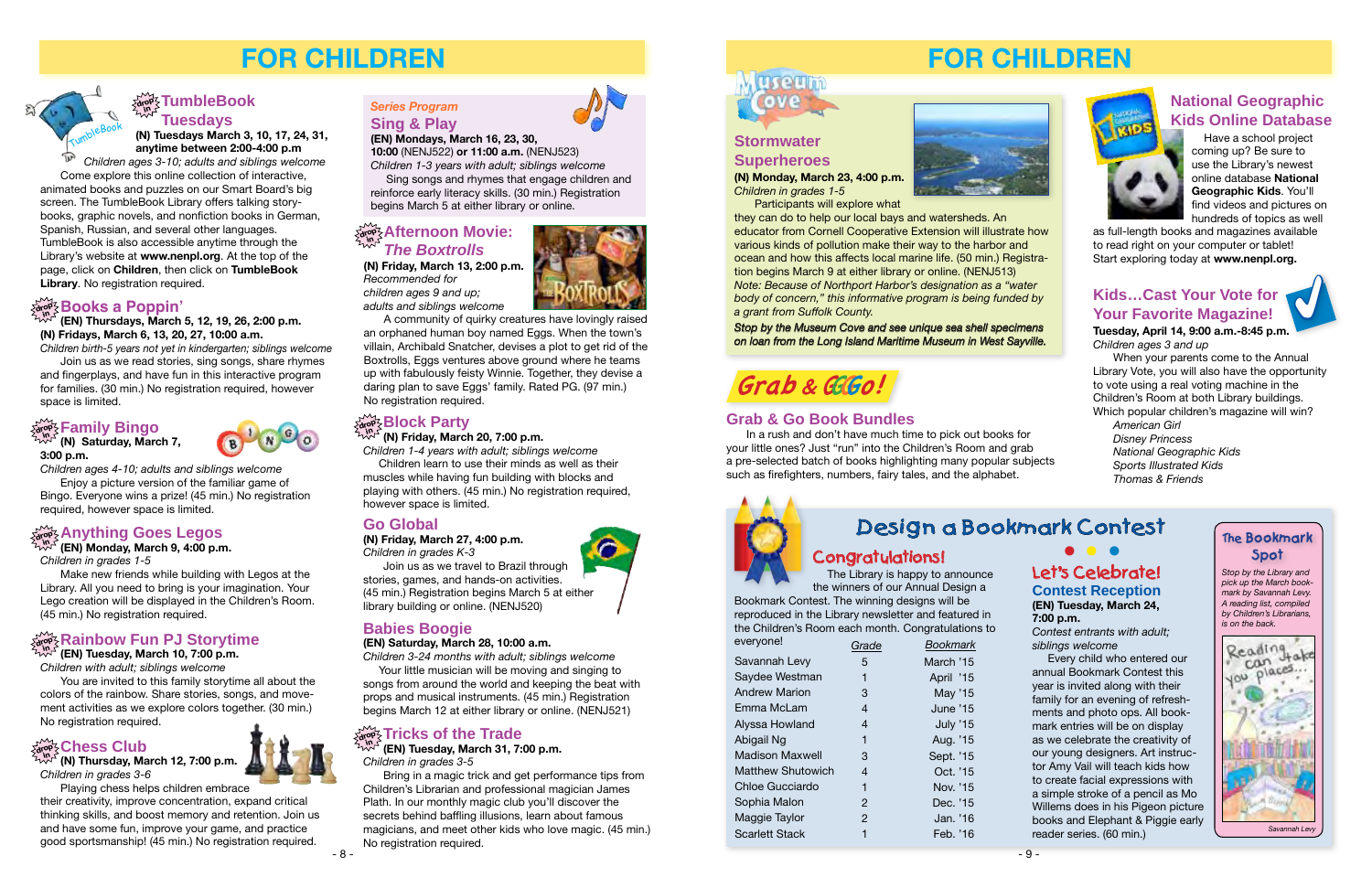> **\*This amount is less than the property tax levy limit set by New York State for our Library.**

#### **Proposed Library Operating Budget 2015/2016**

#### **EMPL**

**MAND Social Security**

- **TOTAL**
- **ANTIC Fine**

 $\overline{A}$  **rotal** 

|                                                               | <b>APPROVED</b><br><b>BUDGET</b><br>2014/2015 | <b>PROPOSED</b><br><b>BUDGET</b><br>2015/2016 |
|---------------------------------------------------------------|-----------------------------------------------|-----------------------------------------------|
| <b>LIBRARY MATERIALS &amp; PROGRAMS</b>                       |                                               |                                               |
| <b>Books, Periodicals &amp; Electronic Resources</b>          | 366,200                                       | 351,700                                       |
| <b>DVDs, CDs, Audiobooks</b>                                  | 106,800                                       | 108,800                                       |
| Adult, Teen & Children's Programming                          | 100,600                                       | 107,100                                       |
| <b>LIBRARY OPERATIONS</b>                                     |                                               |                                               |
| <b>Computer Hardware &amp; Software</b>                       | 112,400                                       | 143,000                                       |
| <b>Online Public Access Catalog &amp; Circulation Control</b> | 60,500                                        | 60,200                                        |
| <b>Telecommunications</b>                                     | 41,000                                        | 38,100                                        |
| <b>Equipment</b>                                              | 137,400                                       | 98,200                                        |
| <b>Office and Library Supplies</b>                            | 55,700                                        | 44,500                                        |
| <b>Cafe Supplies, NYS Sales Tax</b>                           | 75,500                                        | 75,500                                        |
| <b>Printing &amp; Postage</b>                                 | 60,000                                        | 61,600                                        |
| <b>Professional Development &amp; Training</b>                | 20,600                                        | 20,900                                        |
| <b>Professional Fees</b>                                      | 55,400                                        | 65,200                                        |
| <b>SCLS Plan of Service Participation</b>                     | 86,300                                        | 84,900                                        |
| <b>LIBRARY BUILDINGS &amp; MAINTENANCE</b>                    |                                               |                                               |
| <b>Fuels &amp; Utilities</b>                                  | 157,700                                       | 157,200                                       |
| <b>Facilities Repairs &amp; Improvements</b>                  | 62,000                                        | 95,200                                        |
| <b>Maintenance Supplies</b>                                   | 25,800                                        | 24,600                                        |
| <b>Building &amp; Equipment Service Contracts</b>             | 163,700                                       | 162,100                                       |
| <b>Insurance</b>                                              | 142,000                                       | 151,500                                       |
| <b>EMPLOYEE SALARIES</b>                                      |                                               |                                               |
| <b>Sunday &amp; Holiday</b>                                   | 187,100                                       | 187,600                                       |
| <b>Professional</b>                                           | 2,559,700                                     | 2,614,800                                     |
| <b>Clerical/Technical, Cafe &amp; Library Pages</b>           | 2,065,000                                     | 2,076,000                                     |
| <b>Custodial &amp; Security</b>                               | 447,100                                       | 457,800                                       |
| <b>MANDATED &amp; EMPLOYEE BENEFITS</b>                       |                                               |                                               |
| <b>Social Security</b>                                        | 398,300                                       | 404,700                                       |
| <b>Retirement, Deferred Compensation</b>                      | 925,100                                       | 874,800                                       |
| Health Insurance, Disability & Group Life                     | 886,300                                       | 867,500                                       |
| <b>METROPOLITAN TRANSPORTATION AUTHORITY TAX</b>              | 17,900                                        | 18,100                                        |
| DEBT SERVICE - PRINCIPAL & INTEREST                           | 484,000                                       | 462,000                                       |
| <b>CAPITAL &amp; TECHNOLOGICAL IMPROVEMENTS</b>               | 50,000                                        | 140,000                                       |
| <b>TOTAL EXPENDITURES</b>                                     | 9,850,100                                     | 9,953,600                                     |
| <b>ANTICIPATED REVENUE</b>                                    |                                               |                                               |
| <b>Fines &amp; Fees</b>                                       | 77,400                                        | 69,600                                        |
| Interest, Library System Grant                                | 40,500                                        | 12,000                                        |
| Cafe                                                          | 97,900                                        | 99,600                                        |
| <b>Unrestricted Fund Appropriation</b>                        | 165,000                                       | 165,000                                       |
| <b>TOTAL REVENUE</b>                                          | 380,800                                       | 346,200                                       |
| TOTAL TO BE RAISED BY TAXATION                                |                                               | 9,469,300* 9,607,400*                         |
|                                                               |                                               |                                               |

- **27,182** people in the community have Library cards
- **6 513,599** visits were made to the Library
- **9,313** visits were made to the Library Courtyard
- **•** The Library has **126,591** books for adults  **97,791** books for children  **49,283** DVDs, videos, compact discs, audiobooks, playaways; and more than **820** newspaper and magazine subscriptions
- **Our programs entertained, educated,** and enriched **13,245** adults  **2,500** teens **16,432** children
- **219,056** reference questions l were answered: **106,736** asked by children **112,320** asked by adults
- **465,743** items were checked out l by patrons
- **72,503** items were interlibrary loaned l for patrons
- **32,201** items were downloaded by patrons
- **178,651** patrons used the Library's Internet access
- **31,519** patrons used the Library's computer software
- **91,603** items were purchased from the Library Cafe
- **The Library was open for service 72** hours weekly in each building
- **328,297** visits were made to the Library website which is accessible **24** hours a day, **7** days a week

## **Library Activities 2014**

- 10 -



#### *Important Voting Facts:*

#### **Public Information Meeting —**  Tuesday, March 24, 7:30 p.m. Northport Library Community Room

**Who Can Vote —** Anyone who is

- 1. at least 18 years of age;
- 2. a citizen of the United States;
- 3. a resident of the Northport-East Northport School District for at least 30 days;
- 4. registered to vote.

If you have not voted within four years in a general, school, or library election, registration is required. You need to register prior to April 3 in person or by mail with the Suffolk County Board of Elections in Yaphank. Applications are available in both library buildings. Registration for only library and school district elections may be made in person prior to April 3 at the office of the School District Clerk, 158 Laurel Avenue, Northport, Monday through Friday from 8:00 a.m. to 4:00 p.m. any day that school is in session.

**Absentee Ballot Applications** — are available in both library buildings.





#### **Annual Library Vote Tuesday, April 14, 2015 9:00 a.m.-9:00 p.m.**

**Community Pride**

 **Library Board of Trustees** Margaret Hartough, Chairperson Elizabeth McGrail Robert R. Little Andrea Gladding



Our community has many reasons to be proud. For more than a century, the Northport-East Northport Public Library has provided the materials, programs, and staff to inform, educate, and culturally enrich residents of all ages. The Library is honored to continue in this wellestablished role and does so in a way that is innovative, engaging, and responsive to the needs of our community. Library pride is demonstrated daily through the frequent patronage of the loyal residents and the enthusiasm of the





talented staff.



For the seventh consecutive year, our Library has achieved the national distinction of a four-star rating as one of America's Star Libraries in the *Library Journal Index*. While the number of libraries selected for evaluation this year has increased, the total number of libraries receiving a star rating has decreased. A national distinction for our

community is just one more reason to be proud.

The advancement of the Digital Age has altered how information is created and distributed, even the manner in which people learn and connect with one another.

However, the Library's role as a purveyor of information has not changed. Digital collections grow, technology equipment and training advance, and new program opportunities abound. Visit your Library to learn more about the many collections and services available for the Digital Age.

This budget proposal reflects the Library Board's longstanding commitment to provide exceptional Library service to the community. Administration has carefully and thoroughly evaluated each component of the operating budget to effectively allocate resources in support of the Library's mission. This budget proposal ensures the continuation of our standard of excellence while complying with the property tax levy limit set by New York State.

The Library's annual vote will be for two purposes: to vote on the Library budget for 2015/2016 and to elect two Library Trustees: one to fill a term commencing July 1, 2015 and ending on June 30, 2019 as a result of the vacancy of the position held by Patricia Flynn presently held by appointee Georganne White; the second to fill a five-year term commencing July 1, 2015 and ending on June 30, 2020, as a result of the expiration of the term of office presently held by Robert Little.